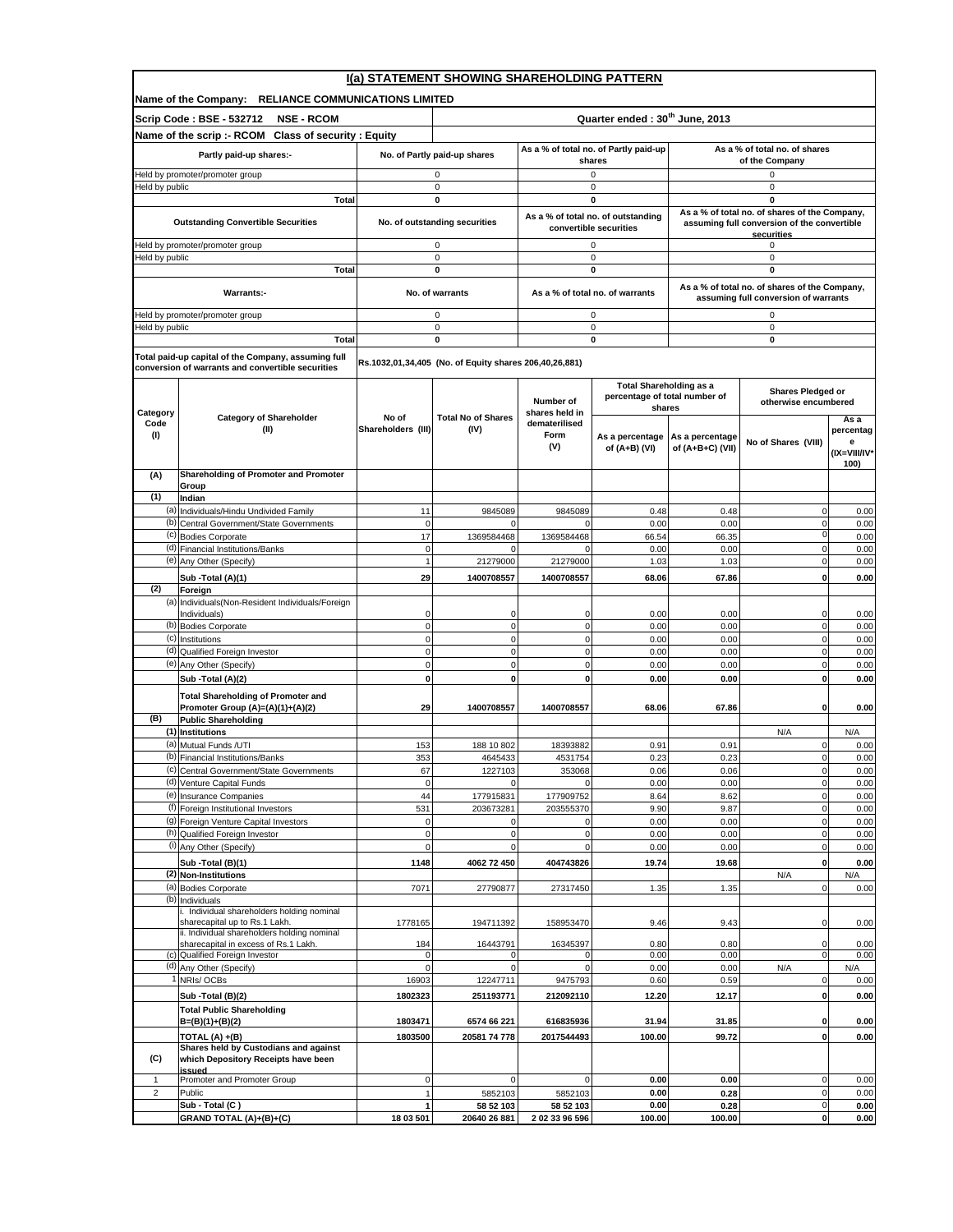### **RELIANCE COMMUNICATIONS LIMITED**

### (SHAREHOLDING PATTERN- 30.06.2013)

#### **I(b) Statement showing holding of securities (including shares, warrants, convertible securities) of persons belonging to the category "Promoter and Promoter Group"**

|              |                                                                                          | Details of shares held      |                                                |                          | Encumbered shares (*)    |                                                                                                          |                          | <b>Details of warrants</b>                                                       | Details of convertible                             |                                                                                     | <b>Total shares (including</b>                                                                                                          |
|--------------|------------------------------------------------------------------------------------------|-----------------------------|------------------------------------------------|--------------------------|--------------------------|----------------------------------------------------------------------------------------------------------|--------------------------|----------------------------------------------------------------------------------|----------------------------------------------------|-------------------------------------------------------------------------------------|-----------------------------------------------------------------------------------------------------------------------------------------|
| Sr No<br>(1) | Name of the shareholder<br>(II)                                                          | No. of Shares held<br>(III) | As a % of grand<br>Total $(A)+(B)+(C)$<br>(IV) | No.<br>(V)               |                          | As a % of grand<br>As a percentage total (A)+(B)+(C) of<br>(VI)=(V)/(III)*100 sub-clause (I)(a)<br>(VII) | Number of<br>(VIII)      | As a % total<br>number of<br>warrants held warrants of the<br>same class<br>(IX) | Number of<br>convertible<br>securities held<br>(X) | As a % total<br>number of<br>convertible<br>securities of the<br>same class<br>(XI) | underlying shares assuming<br>full conversion of warrants<br>and convertible securities)<br>as a % of diluted share<br>capital<br>(XII) |
|              | 1 AAA Communication Private Limited                                                      | 72 31 10 172                | 35.03                                          | $\overline{\phantom{a}}$ | $\sim$                   | 0.00                                                                                                     | $\sim$                   | 0.00                                                                             | $\overline{\phantom{a}}$                           | 0.00                                                                                | 35.03                                                                                                                                   |
|              | 2 AAA Industries Private Limited                                                         | 30 00 00 000                | 14.53                                          | $\overline{\phantom{a}}$ | $\overline{\phantom{a}}$ | 0.00                                                                                                     | $\sim$                   | 0.00                                                                             | $\overline{\phantom{a}}$                           | 0.00                                                                                | 14.53                                                                                                                                   |
|              | 3 ADA Enterprises and Ventures Private Limited                                           | 30 00 00 000                | 14.53                                          | $\overline{\phantom{a}}$ | $\overline{\phantom{a}}$ | 0.00                                                                                                     | $\sim$                   | 0.00                                                                             | $\overline{\phantom{a}}$                           | 0.00                                                                                | 14.53                                                                                                                                   |
|              | 4 Shri Jai Anmol A. Ambani                                                               | 16 69 759                   | 0.08                                           | $\sim$                   | $\overline{\phantom{a}}$ | 0.00                                                                                                     | $\sim$                   | 0.00                                                                             | $\overline{\phantom{a}}$                           | 0.00                                                                                | 0.08                                                                                                                                    |
|              | Mast Jai Anshul A. Ambani (through Father and natural<br>5 quardian Shri Anil D. Ambani) | 100                         | 0.00                                           | $\sim$                   |                          | 0.00                                                                                                     | $\overline{\phantom{a}}$ | 0.00                                                                             | ۰                                                  | 0.00                                                                                | 0.00                                                                                                                                    |
|              | Reliance ADA Group Trustees Private Limited -<br>6 Trustees of RCOM ESOS Trust           | 2 12 79 000                 | 1.03                                           | $\overline{\phantom{a}}$ | $\overline{\phantom{a}}$ | 0.00                                                                                                     | $\overline{\phantom{a}}$ | 0.00                                                                             | $\overline{\phantom{a}}$                           | 0.00                                                                                | 1.03                                                                                                                                    |
|              | <b>7 Reliance Capital Limited</b>                                                        | 3 10 95 295                 | 1.51                                           | $\sim$                   | $\mathbf{r}$             | 0.00                                                                                                     | $\sim$                   | 0.00                                                                             | $\overline{\phantom{a}}$                           | 0.00                                                                                | 1.51                                                                                                                                    |
|              | 8 Shreeji Comtrade LLP                                                                   | 15 00 000                   | 0.07                                           | $\sim$                   | $\overline{\phantom{a}}$ | 0.00                                                                                                     | $\sim$                   | 0.00                                                                             | $\overline{\phantom{a}}$                           | 0.00                                                                                | 0.07                                                                                                                                    |
|              | 9 Shrikrishna Tradecom LLP                                                               | 15 00 000                   | 0.07                                           | $\sim$                   | $\overline{\phantom{a}}$ | 0.00                                                                                                     | $\sim$                   | 0.00                                                                             | $\overline{\phantom{a}}$                           | 0.00                                                                                | 0.07                                                                                                                                    |
|              | 10 Reliance Innoventures Private Limited                                                 | 1 23 79 001                 | 0.60                                           | $\overline{\phantom{a}}$ | $\overline{\phantom{a}}$ | 0.00                                                                                                     | $\overline{\phantom{a}}$ | 0.00                                                                             | $\overline{\phantom{a}}$                           | 0.00                                                                                | 0.60                                                                                                                                    |
|              | 11 Shri Anil D. Ambani                                                                   | 18 59 171                   | 0.09                                           | $\sim$                   | $\overline{\phantom{a}}$ | 0.00                                                                                                     | $\sim$                   | 0.00                                                                             | $\overline{\phantom{a}}$                           | 0.00                                                                                | 0.09                                                                                                                                    |
|              | 12 Smt. Kokila D. Ambani                                                                 | 46 65 227                   | 0.23                                           | $\sim$                   | $\overline{\phantom{a}}$ | 0.00                                                                                                     | $\overline{\phantom{a}}$ | 0.00                                                                             | $\overline{\phantom{a}}$                           | 0.00                                                                                | 0.23                                                                                                                                    |
|              | 13 Smt. Tina A. Ambani                                                                   | 16 50 832                   | 0.08                                           | $\overline{\phantom{a}}$ | $\overline{\phantom{a}}$ | 0.00                                                                                                     | $\sim$                   | 0.00                                                                             | $\overline{\phantom{a}}$                           | 0.00                                                                                | 0.08                                                                                                                                    |
|              | <b>TOTAL</b>                                                                             | 40 07 08 557                | 67.86                                          |                          | 0.00                     | 0.00                                                                                                     |                          | 0.00                                                                             |                                                    | 0.00                                                                                | 67.86                                                                                                                                   |

(\*) The term "encumbrance" has the same meaning as assigned to it in regulatiion 28(3) of the SAST Regulations, 2011.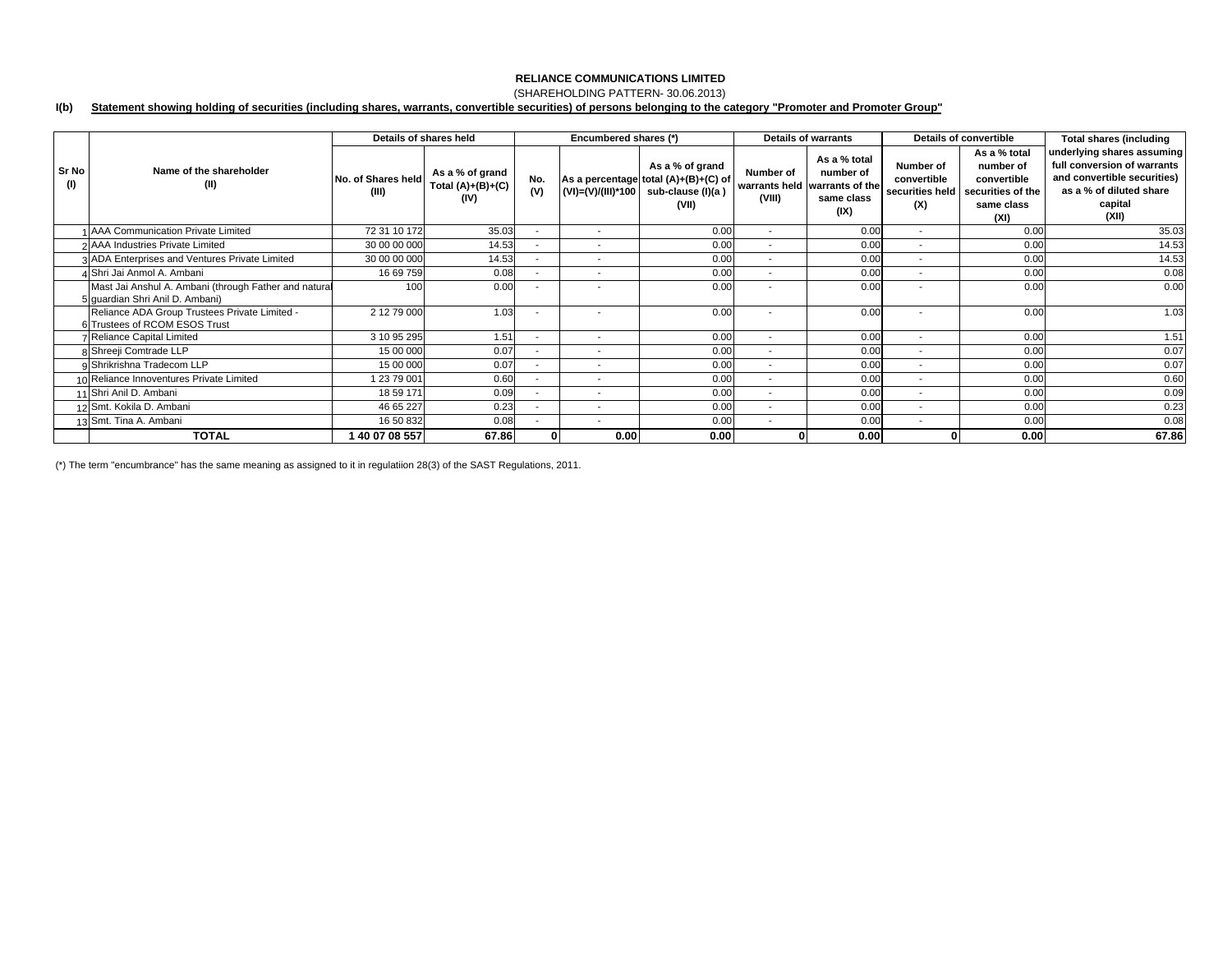### **RELIANCE COMMUNICATIONS LIMITED**

(SHAREHOLDING PATTERN - 30.06.2013)

#### **I(c)(i) Statement showing holding of securities (including shares, warrants, convertible securities) of persons belonging to the category "Public" and holding more than 1% of the total number of**

| u<br>œ |  |
|--------|--|
|        |  |

|              | Name of the shareholder                          | No of shares<br>held | Shares as a percentage of<br>total number of<br>shares{i.e.,Grand Total<br>$(A)+(B)+(C)$ indicated in<br>statement at para(I)(a)<br>above} | <b>Details of Warrants</b> |                                                            |                                             | <b>Details of Convertible securities</b>                                | Total shares (including                                                                                                     |  |
|--------------|--------------------------------------------------|----------------------|--------------------------------------------------------------------------------------------------------------------------------------------|----------------------------|------------------------------------------------------------|---------------------------------------------|-------------------------------------------------------------------------|-----------------------------------------------------------------------------------------------------------------------------|--|
| <b>Sr No</b> |                                                  |                      |                                                                                                                                            | Number of<br>warrants held | As a % of total<br>number of warrants<br>of the same class | Number of<br>convertible<br>securities held | % w.r.t. total number of<br>convertible securities of<br>the same class | underlying shares assuming full<br>conversion of warrants and<br>convertible securities) as a % of<br>diluted share capital |  |
|              | 1 Life Insurance Corporation of India            | 164691775            | 7.98                                                                                                                                       |                            |                                                            | $\overline{\phantom{a}}$                    |                                                                         | 7.98                                                                                                                        |  |
|              | 2 New World Fund Inc                             | 50400127             | 2.44                                                                                                                                       |                            |                                                            |                                             |                                                                         | 2.44                                                                                                                        |  |
|              | 3 American Funds Insurance Series New World Fund | 21678537             | 1.05                                                                                                                                       |                            |                                                            |                                             |                                                                         | 1.05                                                                                                                        |  |
|              | <b>TOTAL</b>                                     | 236770439            | 11.47                                                                                                                                      |                            |                                                            |                                             |                                                                         | 11.47                                                                                                                       |  |

### l(c)(ii) Statement showing holding of securities (including shares, warrants, convertible securities) of persons (together with PAC) belonging to the category "Public" and holding more than 5% of **the total number of shares of the company**

|       | Name(s) of the shareholder(s) and the Persons<br>Acting in Concert (PAC) with them | No of shares | Shares as a percentage of                                                                           | <b>Details of Warrants</b> |                                                            |                                | <b>Details of Convertible securities</b>    | Total shares (including           |
|-------|------------------------------------------------------------------------------------|--------------|-----------------------------------------------------------------------------------------------------|----------------------------|------------------------------------------------------------|--------------------------------|---------------------------------------------|-----------------------------------|
| Sr No |                                                                                    |              | total number of<br>shares{i.e.,Grand Total<br>$(A)+(B)+(C)$ indicated in<br>statement at para(I)(a) |                            | As a % of total<br>number of warrants<br>of the same class | Number of                      | % w.r.t. total number of                    | underlying shares assuming full   |
|       |                                                                                    |              |                                                                                                     | Number of<br>warrants      |                                                            | convertible<br>securities held | convertible securities of<br>the same class | conversion of warrants and        |
|       |                                                                                    |              |                                                                                                     |                            |                                                            |                                |                                             | convertible securities) as a % of |
|       |                                                                                    |              |                                                                                                     |                            |                                                            |                                |                                             | diluted share capital             |
|       | 1 Life Insurance Corporation Of India                                              | 164691775    | 7.98                                                                                                |                            |                                                            |                                |                                             | 7.98                              |
|       | <b>TOTAL</b>                                                                       | 164691775    | 7.98                                                                                                |                            |                                                            |                                |                                             | 7.98                              |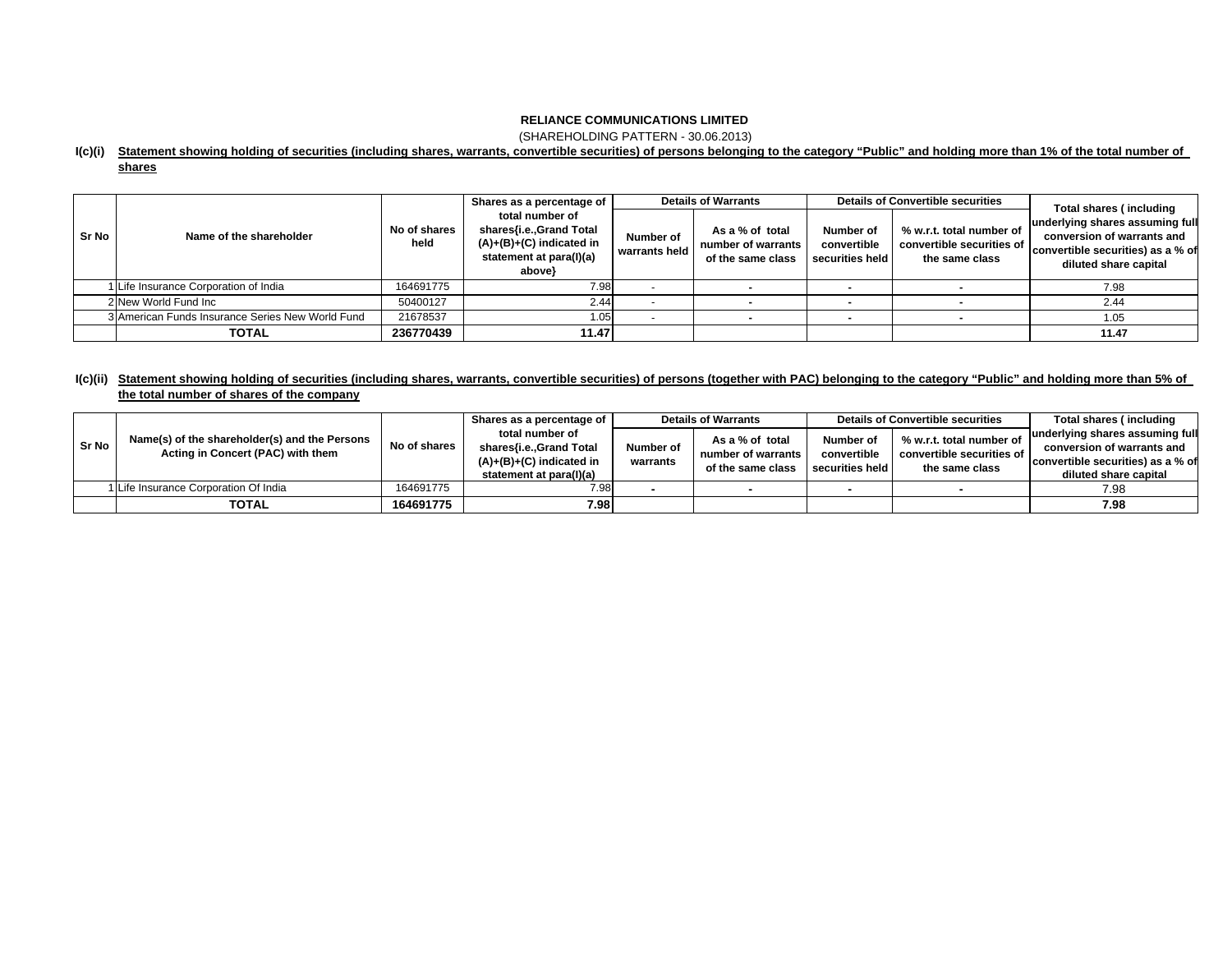# **RELIANCE COMMUNICATIONS LIMITED**

(SHAREHOLDING PATTERN - 30.06.2013)

## **II(a) Statement showing details of Depository Receipts (DRs)**

| <b>Sr No</b> | Type of outstanding DR  <br>(ADRs, GDRs, SDRs, etc.) | Number of<br>outstanding DRs | No of shares underlying<br>outstanding DRs | <b>Shares underlying outstanding</b><br>DRs as a percentage of total<br>number of shares{i.e.,Grand<br>Total (A)+(B)+(C) indicated in<br>statement at para(I)(a) above} |
|--------------|------------------------------------------------------|------------------------------|--------------------------------------------|-------------------------------------------------------------------------------------------------------------------------------------------------------------------------|
|              | <b>GDRs</b>                                          | 5852103                      | 5852103                                    | 0.28                                                                                                                                                                    |
|              | TOTAL                                                |                              | 5852103                                    | 0.28                                                                                                                                                                    |